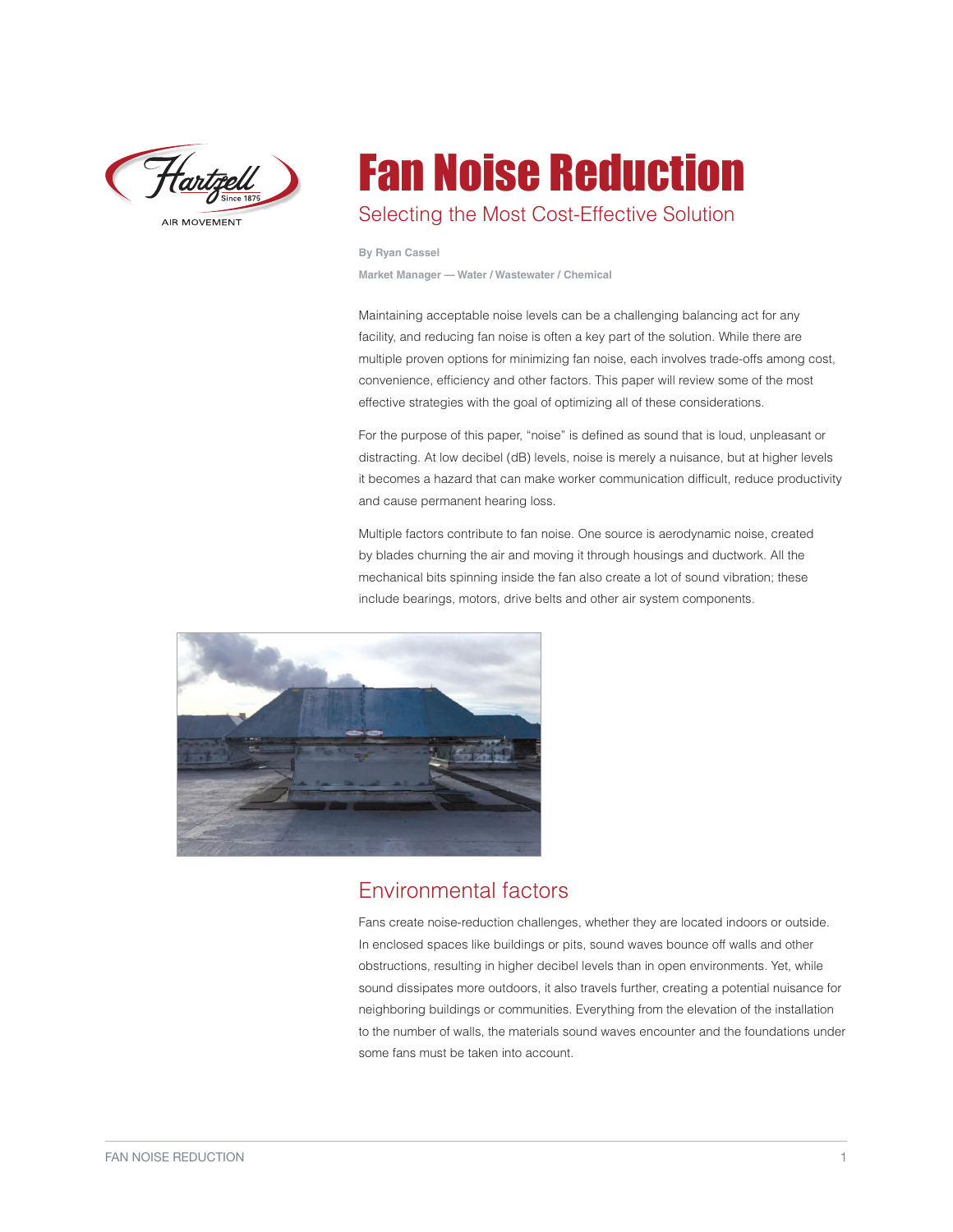Remember: Decibels are measured on a logarithmic scale, so a drop in 10 dB will be perceived as half as loud.

# The challenge of measuring noise

These and other factors make it nearly impossible to make field measurements of exactly how much noise is coming from any individual fan. The total sound level can be influenced by building architecture, other equipment and nearby sounds in the ambient air, such as highway traffic, other local buildings and even wildlife. Changes in temperature, humidity and atmospheric pressure cause measurements to vary significantly, especially if they are taken days apart.

For this reason, each fan's dB rating is best determined by its manufacturer under controlled conditions prior to installation. The Air Movement and Control Association (AMCA) sets the industry standard for noise testing and ratings. AMCA certification provides a benchmark for fans to be compared equally.

### How much noise is acceptable?

To prevent worker hearing loss, Occupational Safety and Health Administration (OSHA) regulations set the maximum acceptable noise level for work environments at 80 dB. That said, some facilities need to meet much more stringent standards. Noise targets as low as 50 dB are not unusual, especially on sites located near residential areas or other businesses. Lower noise levels may also be desirable if workers regularly need to communicate freely in areas near equipment.

In some cases, fans come directly from a manufacturer with a sound-reducing fiberglass housing that offers a first line of defense. In such cases, the fan's published sound rating already takes this reduction into account. If lower sound levels are still necessary, they will likely involve one or more of the solutions detailed in the next section.



#### ENCLOSURES

Full sound enclosures are insulated structures — almost miniature buildings — that fit over the fan itself. A well-built enclosure will reduce the noise level by 50 percent or more, even to the point that the fan may not even be audible on the outside.

Some enclosures are also equipped with silencers on the fan's inlet, outlet or both. A silencer works much like the muffler of a car to lower the sound of airflow in and out of a fan. Depending on the level you need to achieve, silencers can reduce the noise of an enclosed fan even further if necessary. Silencers are not needed in every case, e.g., if both the inlet and outlet are connected to shielded ductwork, or if an acceptable level can be achieved with the enclosure alone.

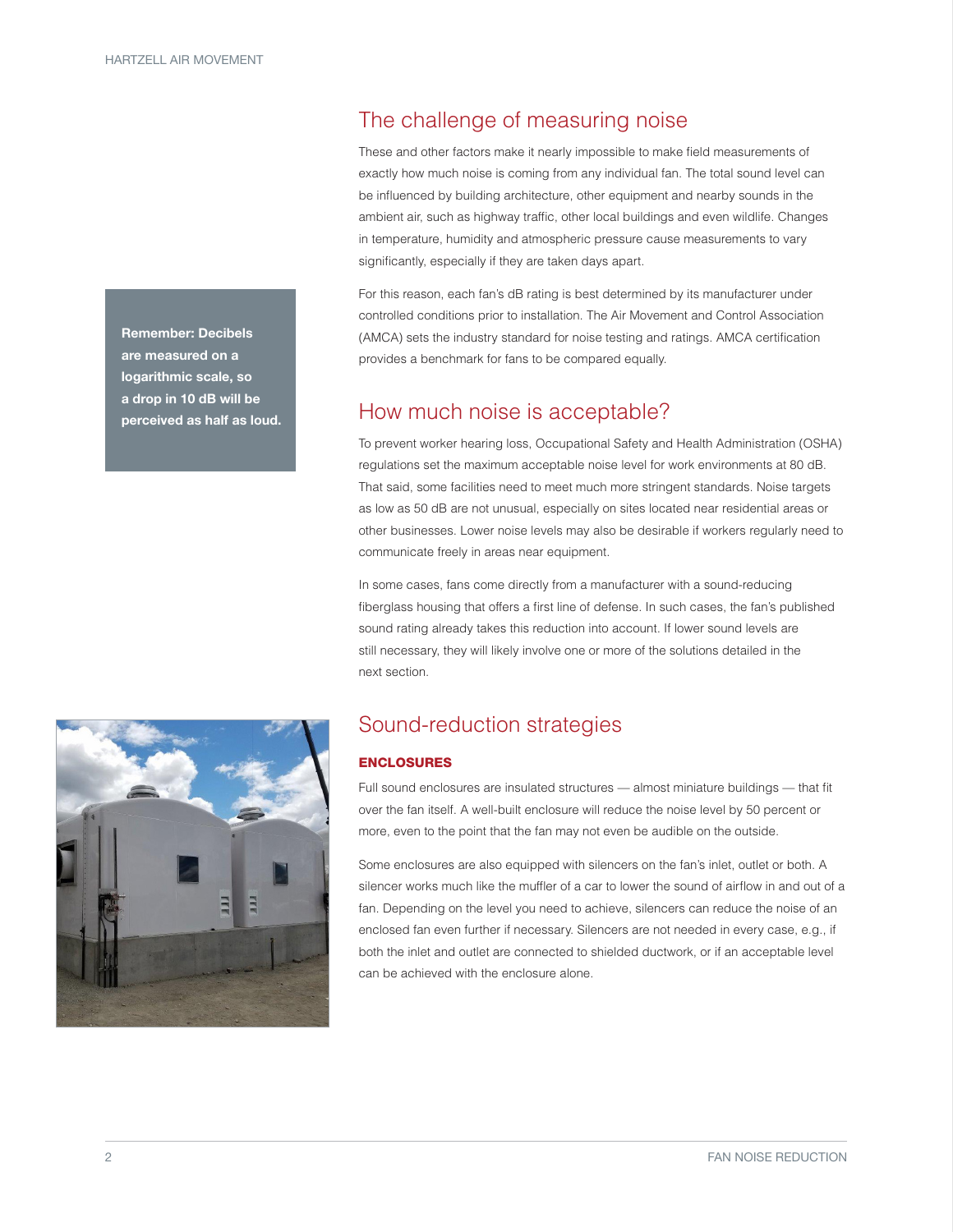HARTZELL AIR MOVEMENT



With or without silencers, enclosures offer the maximum level of achievable sound reduction. While this is a significant advantage, it also comes with trade-offs that must be weighed on a case-by-case basis.

Cost is a major consideration; it's not uncommon for an enclosure to cost more than the fan itself. As a result, enclosures are typically used only when no other solution can provide the level of sound reduction required.

Enclosures also require a lot more space. Those designed to be removed for maintenance can easily double the footprint of smaller fans. Larger enclosures typically aren't removed, so a minimum of two to three feet of clearance must be left around the fan for maintenance access. This can easily increase the footprint of larger fans by 30 percent or more. In some cases, enclosures aren't an option if the extra space needed isn't available.

Some enclosures are also inconvenient for maintenance workers, requiring them to work in confined spaces or remove a heavy enclosure entirely. If the fan is still running during maintenance, some other form of ear protection will be required while working inside an enclosure.

#### **Pro**

• Maximum achievable sound reduction — up to 50 percent or more

#### **Cons**

- Most expensive sound reduction solution
- Larger footprint
- Can create maintenance challenges

#### **Business Case**

If you need to reduce fan noise by more than 15 dB, an enclosure may be the only viable solution. In such cases, it's worth the extra cost and other trade-offs to achieve your target sound level.



#### **SOUND BLANKETS**

One level down from full enclosures are insulated fabric covers known as "sound blankets". Custom-formed for each individual fan and held in place with VELCRO® strips, they can typically lower sound levels by 10 to 15 dB.

While this level of reduction is more limited than enclosures can offer, sound blankets are less expensive and take up far less space. They can also be used on ductwork for additional reduction.

The primary disadvantage of sound blankets is that they must be removed and replaced whenever maintenance is performed. This can involve removing many pieces of heavy fabric just to get access to the fan. Replacing the sound blanket can also be a challenge, since all of the fabric pieces must be precisely aligned in order to reduce the sound properly.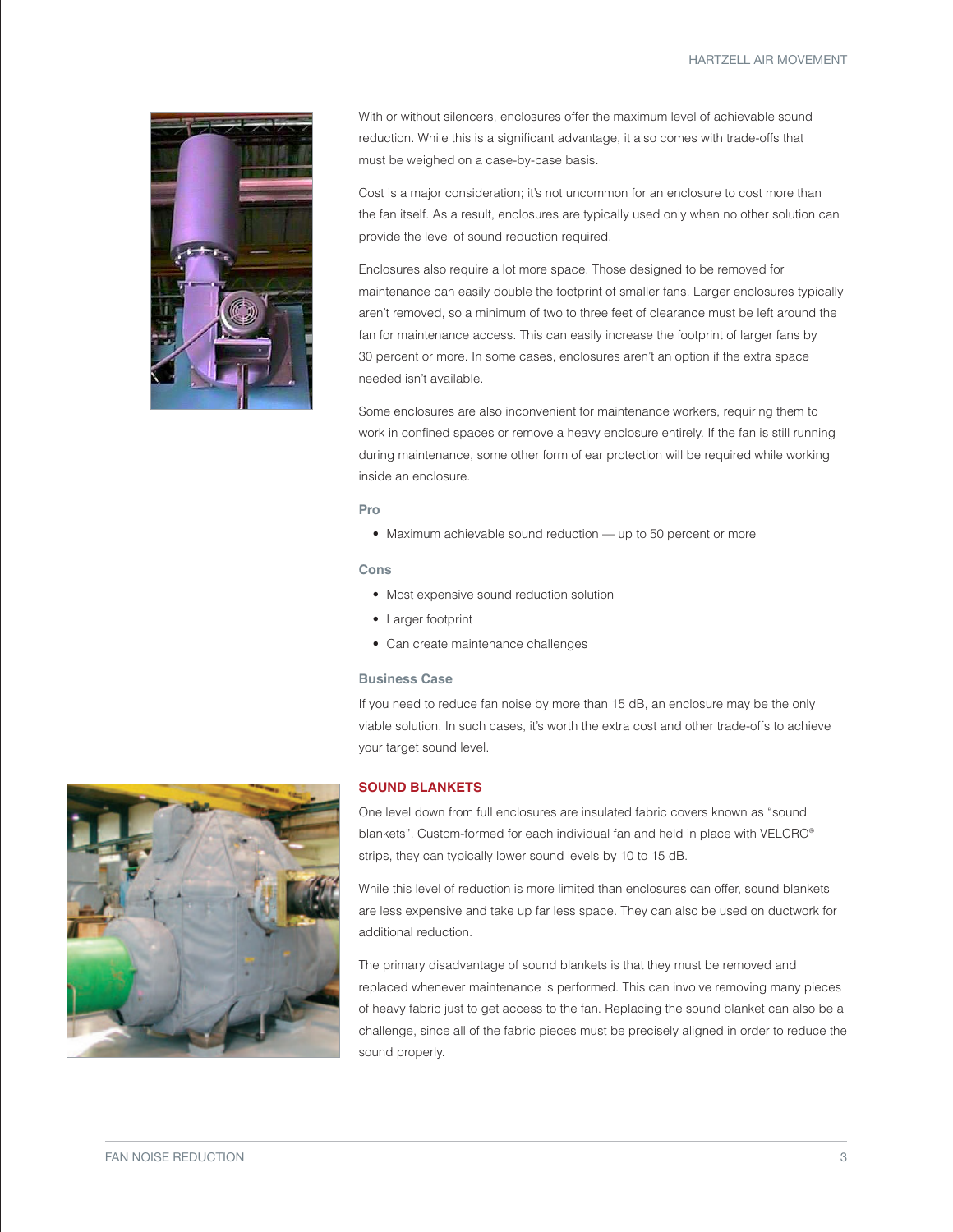#### **SOUND BLANKETS** *continued*

#### **Pros**

- Less expensive than full enclosures
- Minimal footprint

#### **Cons**

- Offer less sound reduction than enclosures
- Cumbersome to remove and replace
- Must fit the fan precisely to be effective

#### **Business Case**

Sound blankets offer an excellent compromise if you only need sound reduction of 10 to 15 dB, or don't have enough space for an enclosure.

#### **SOUND-REDUCTION WRAPS**

Gluing plastic foam to the housing of a fan can provide additional reduction of around 10 dB. This foam is only one-quarter to one-third of an inch thick and can be cut into whatever shapes are necessary to preserve access to panels, screws and other housing parts.

While sound-reduction wraps aren't attractive, they're cheap and efficient. They create few challenges for maintenance workers without significantly increasing the footprint of the fan. Sound-reduction wraps can also be combined with other solutions to provide further reduction if an extra 10 dB or so are needed to achieve your sound target.

One drawback of sound-reduction wraps is motor noise, because the foam can only be glued to the housing, not to the motor itself. As a result, sound-reduction wraps can't block motor noise as well as other solutions can.

#### **Pros**

- One of the least expensive sound solutions
- Allows easier access to fan components
- Minimal footprint
- Can be combined with other solutions

#### **Cons**

- Minimal sound reduction
- Won't shield motor noise

#### **Business Case**

When limited sound reduction is needed (about 10 dB), sound-reduction wraps offer a cost-effective and hassle-free solution.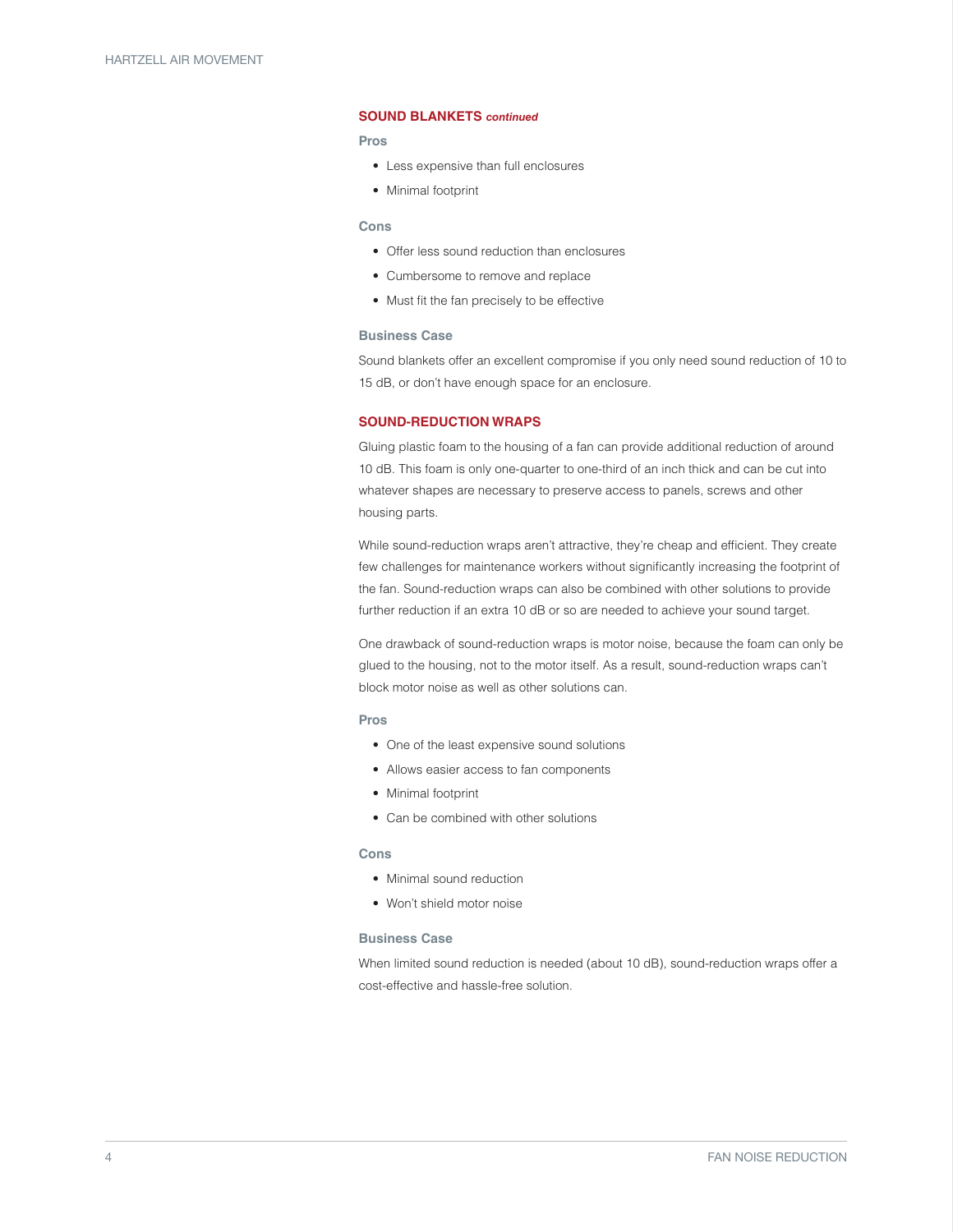### Other strategies

In addition to the three major solutions discussed herein, the following strategies can also be useful in limited situations.

#### EAR PROTECTION

Earplugs and earmuffs provide personal hearing protection that moves with the worker. While this can be effective when other solutions are impractical, no form of ear protection can completely eliminate sound. Ear protection also makes communication between workers challenging.

The biggest drawback, however, is compliance. People simply don't like wearing them, and will even work without them in areas that are loud enough to cause permanent hearing loss. For this reason, ear protection is best used as a last resort when no other solution is practical, or as a backup method, e.g., when workers perform maintenance inside an enclosure.

#### FAN SIZE OPTIMIZATION

Fan noise is frequently associated with the number of revolutions per minute (RPM) a unit makes. Since smaller fans must usually spin faster to move the same amount of air, a larger fan requiring fewer RPMs may produce less noise. Air density may also be a factor when selecting fan sizes, e.g., a site in Denver may require less fan power than one in Houston.

The obvious trade-offs are that larger fans need more space and are likely to be more expensive. Depending on the situation, the amount of reduction may also be minimal, but may be worth considering if you're just a few dBs away from the desired level.

#### LIMITED ACCESS

Sites that have some flexibility can choose to locate fans in areas where they will not be in close proximity to workers or may be shielded from surrounding buildings by walls or natural features. Using limited access as a form of engineering control may allow fans to operate with less reduction or none at all, apart from ear protection when maintenance workers enter the area.

This solution is not always practical because fans must frequently be located in a particular place. It may also be impractical in situations where fans require frequent maintenance.

#### INNOVATIVE BLADE DESIGN

Most fan manufacturers use blades with a backward curve. Hartzell's airfoil blade, available in fiberglass centrifugal fans, provides more efficient airflow using less energy. While this design offers only incremental improvement to sound levels, every potential source of noise reduction can help you reach your goal.